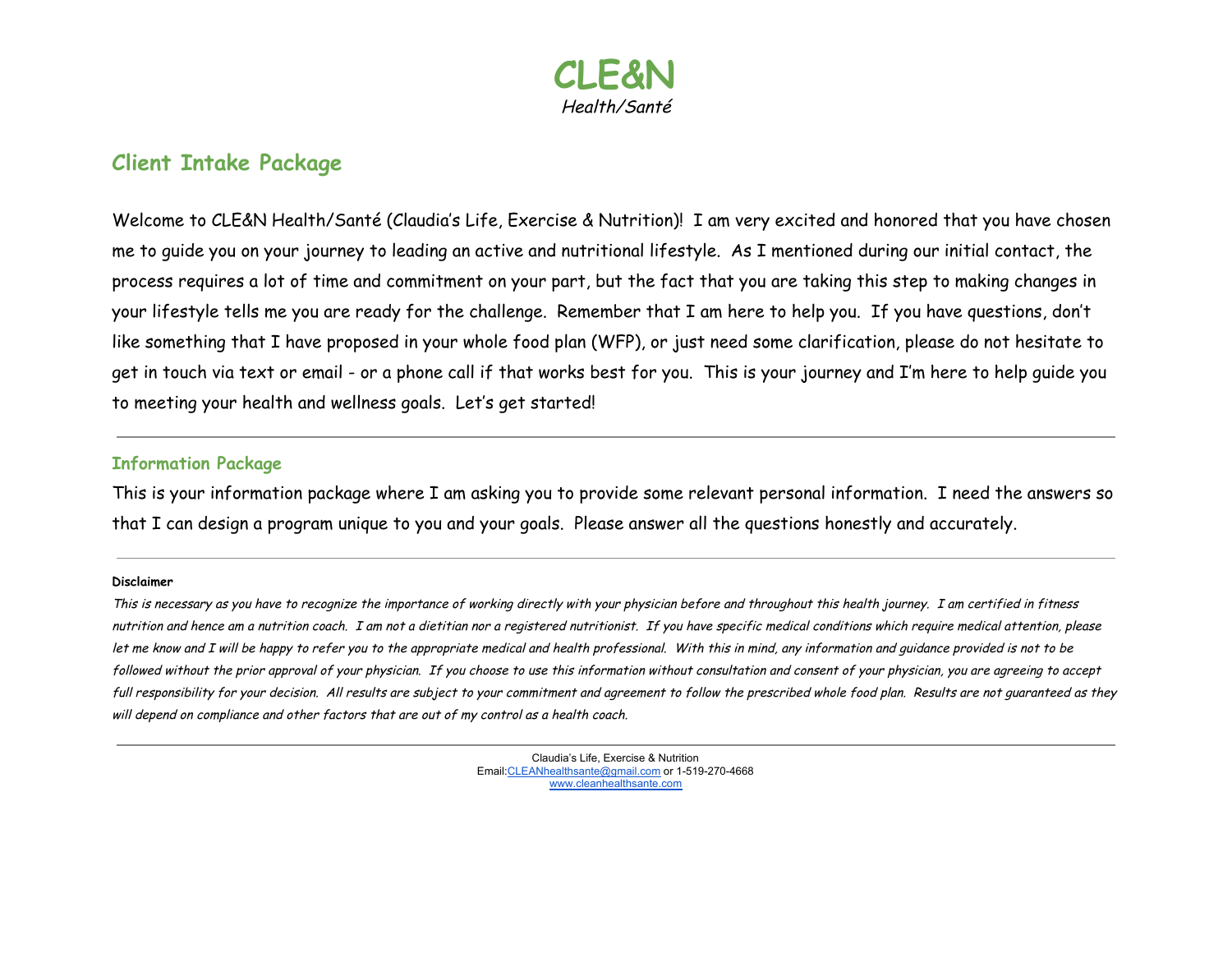

# **Client Information**

|                                                  |                                                                                                 | Male/Female | Age:                                                                                                                      |
|--------------------------------------------------|-------------------------------------------------------------------------------------------------|-------------|---------------------------------------------------------------------------------------------------------------------------|
|                                                  |                                                                                                 |             |                                                                                                                           |
|                                                  |                                                                                                 |             |                                                                                                                           |
| Goals                                            |                                                                                                 |             |                                                                                                                           |
|                                                  |                                                                                                 |             | Please rank the following according to importance to you with 1 being the most important and 8 being the least important. |
|                                                  | Improved health ______ Improved endurance _____ Increased Strength _____                        |             |                                                                                                                           |
|                                                  | Increased Muscle Mass _____ Fat Loss _____ Increased Power _____                                |             |                                                                                                                           |
|                                                  |                                                                                                 |             | Weight Gain ______ Sport Specific _____ (What sport/athletic event are you training for?) ________________                |
|                                                  | Do you have a specific timeline for achieving a specific goal?                                  |             |                                                                                                                           |
|                                                  |                                                                                                 |             |                                                                                                                           |
| <b>Medical &amp; Health Information</b>          |                                                                                                 |             |                                                                                                                           |
|                                                  | If you have any health problems, list the condition(s).                                         |             |                                                                                                                           |
| If you are on any medications, please list them. |                                                                                                 |             |                                                                                                                           |
|                                                  | What additional interventions/therapies are being undertaken at this time for the condition(s)? |             |                                                                                                                           |

Claudia's Life, Exercise & Nutrition Email[:CLEANhealthsante@gmail.com](mailto:CLEANhealthsante@gmail.com) or 1-519-270-4668 [www.cleanhealthsante.com](http://www.cleanhealthsante.com/)

 $\overline{\phantom{a}}$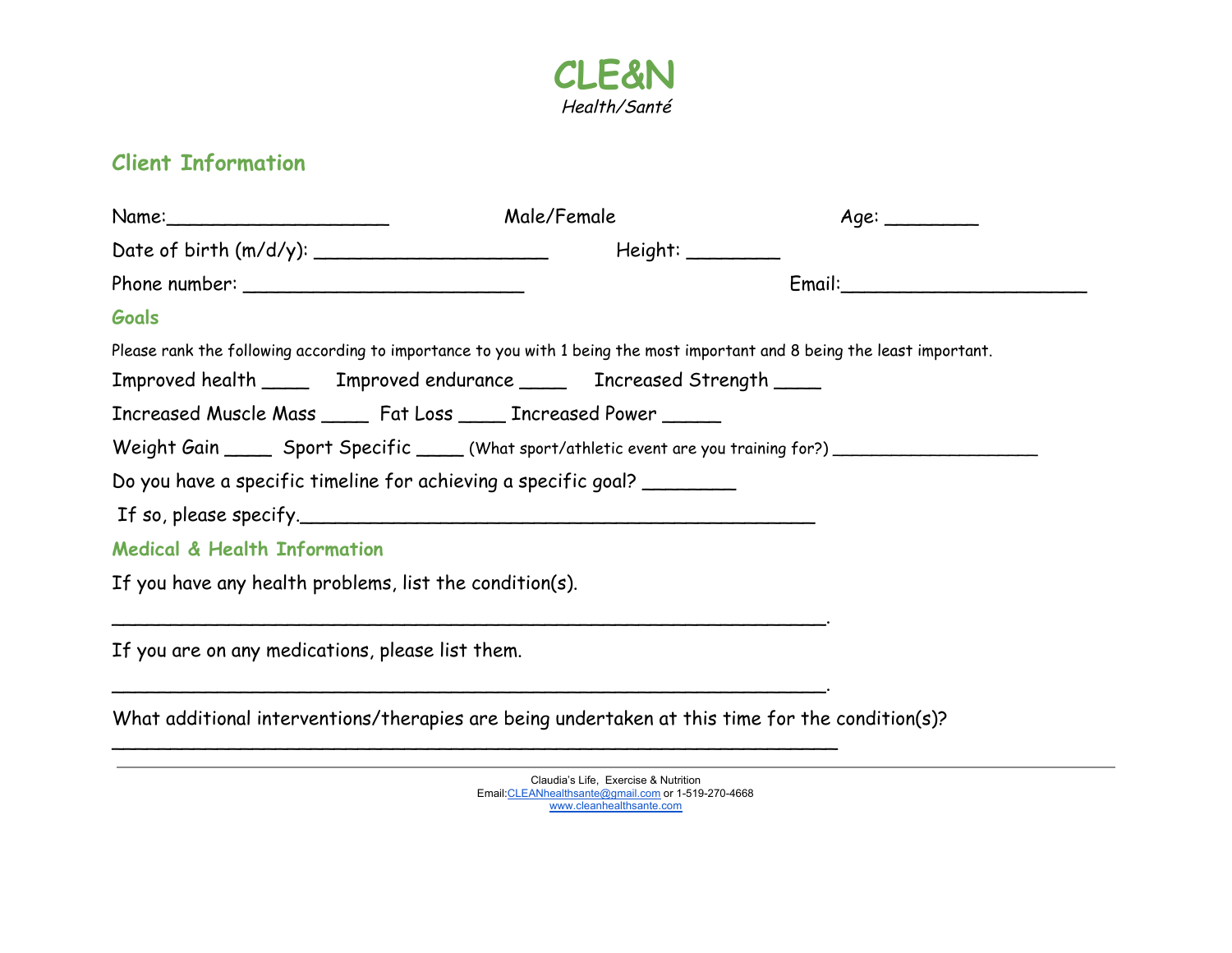

### **Lifestyle Information**

What do you do for a living? \_\_\_\_\_\_\_\_\_\_\_\_\_\_\_\_\_\_\_\_\_\_\_\_\_\_\_\_\_\_\_\_\_\_\_\_\_\_\_\_

How would you rate the activity level of your current job?

- ❏ None (seated work only)
- ❏ Moderate (light activity such as walking)
- ❏ High (labor intensive, a lot of activities)

Does your job involve shift work? Yes No

What is your work schedule?

- ❏ Days
- ❏ Afternoons
- ❏ Evenings
- ❏ Nights

Are you a primary caregiver for children, individuals with disabilities, elder relative, or other?

❏ Yes (please specify if it is not too personal)\_\_\_\_\_\_\_\_\_\_\_\_\_\_\_\_\_\_\_\_\_\_\_\_\_\_\_\_\_\_\_\_\_\_\_\_\_\_

❏ No

How often do you travel?

- ❏ Rarely
- ❏ A few times/year
- ❏ A few time/month
- ❏ Weekly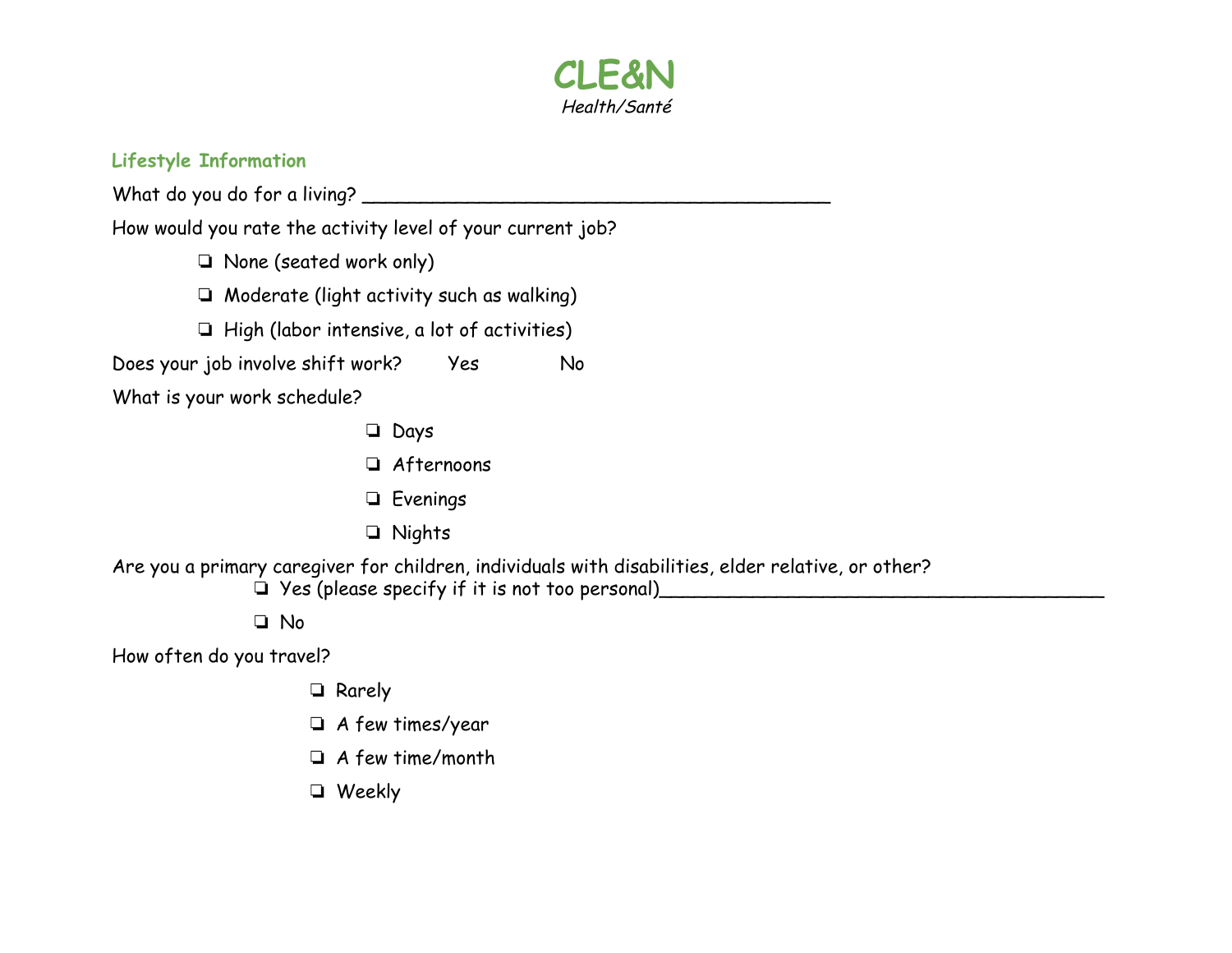

\_\_\_\_\_\_\_\_\_\_\_\_\_\_\_\_\_\_\_\_\_\_\_\_\_\_\_\_\_\_\_\_\_\_\_\_\_\_\_\_\_\_\_\_\_\_\_\_\_\_\_\_\_\_\_\_\_\_\_\_\_\_\_\_\_\_\_\_\_\_\_\_\_\_\_\_\_\_\_\_\_\_\_\_\_\_\_\_\_\_\_\_\_\_

What leisure activities do you participate in outside of the gym and work?

If you exercise at a gym, what type of activities do you typically do and how long are your sessions? Check all that apply.

| Cardio           | Boot Camp                  | <b>HIIT</b>          |
|------------------|----------------------------|----------------------|
| min.             | min.                       | min.                 |
| CrossFit<br>min. | Personal Training Sessions | BodyBuilding<br>min. |
| Yoga             | Fitness Classes            | Spinning             |
| min.             | min.                       | min.                 |

Please fill out the following table to reflect your day. Make sure you include what time you wake up, meals, when you go to work, your work schedule (breaks, lunch), exercise, leisure, go to bed, and go to sleep.

|      | Activity |       | Activity |       | Activity |
|------|----------|-------|----------|-------|----------|
| O:OO |          | 8:00  |          | 16:00 |          |
| 1:00 |          | 9:00  |          | 17:00 |          |
| 2:00 |          | 10:00 |          | 18:00 |          |
| 3:00 |          | 11:00 |          | 19:00 |          |
| 4:00 |          | 12:00 |          | 20:00 |          |
| 5:00 |          | 13:00 |          | 21:00 |          |
| 6:00 |          | 14:00 |          | 22:00 |          |
| 7:00 |          | 15:00 |          | 23:00 |          |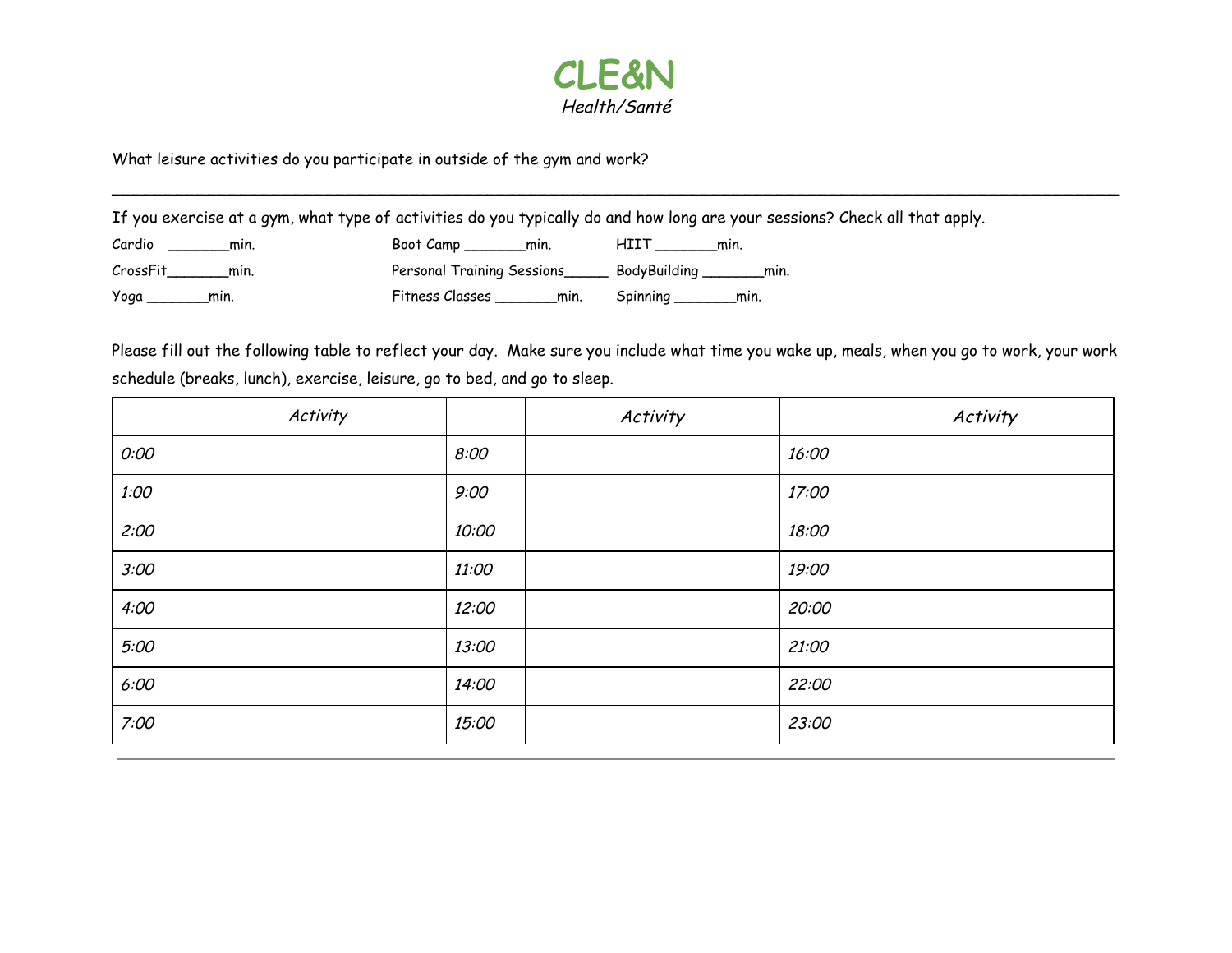

\_\_\_\_\_\_\_\_\_\_\_\_\_\_\_\_\_\_\_\_\_\_\_\_\_\_\_\_\_\_\_\_\_\_\_\_\_\_\_\_\_\_\_\_\_\_\_\_\_\_\_\_\_\_\_\_\_\_\_\_\_\_\_\_\_\_\_\_\_\_\_\_\_\_\_\_\_\_\_\_\_\_\_\_\_\_\_\_\_\_\_\_\_\_\_\_\_\_\_\_\_\_\_

 $\mathcal{L}_\text{max}$  and  $\mathcal{L}_\text{max}$  and  $\mathcal{L}_\text{max}$  and  $\mathcal{L}_\text{max}$  and  $\mathcal{L}_\text{max}$ 

\_\_\_\_\_\_\_\_\_\_\_\_\_\_\_\_\_\_\_\_\_\_\_\_\_\_\_\_\_\_\_\_\_\_\_\_\_\_\_\_\_\_\_\_\_\_\_\_\_\_\_\_\_\_\_\_\_\_\_\_\_\_\_\_\_\_\_\_\_\_\_\_\_\_\_\_\_\_\_\_\_\_\_\_\_\_\_\_\_\_\_\_\_\_\_

| Do you take nutritional supplements on a regular basis? |  | Yes | No. |
|---------------------------------------------------------|--|-----|-----|
|                                                         |  |     |     |

If you're using nutritional supplements at this time, please list them and the doses you are taking.

Do you have any known food allergies?

 $\Box$  Yes (please list them here)  $\Box$ 

❏ No

Are there any foods to which you are sensitive or that you do not care to eat?

**\*You will need a kitchen scale for the WFP If you don't have one you can get one at Walmart for about \$15 - \$20. Make sure it gives you grams, ounces and millilitres for measurements.\***

\_\_\_\_\_\_\_\_\_\_\_\_\_\_\_\_\_\_\_\_\_\_\_\_\_\_\_\_\_\_\_\_\_\_\_\_\_\_\_\_\_\_\_\_\_\_\_\_\_\_\_\_\_\_\_\_\_\_\_\_\_\_\_\_\_\_\_\_\_\_\_\_\_\_\_\_\_\_\_\_\_\_\_\_\_\_\_

\_\_\_\_\_\_\_\_\_\_\_\_\_\_\_\_\_\_\_\_\_\_\_\_\_\_\_\_\_\_\_\_\_\_\_\_\_\_\_\_\_\_\_\_\_\_\_\_\_\_\_\_\_\_\_\_\_\_\_\_\_\_\_\_\_\_\_\_\_\_\_\_\_\_\_\_\_\_\_\_\_\_\_\_\_\_\_\_\_\_\_\_\_\_\_\_\_\_\_\_\_\_\_ \_\_\_\_\_\_\_\_\_\_\_\_\_\_\_\_\_\_\_\_\_\_\_\_\_\_\_\_\_\_\_\_\_\_\_\_\_\_\_\_\_\_\_\_\_\_\_\_\_\_\_\_\_\_\_\_\_\_\_\_\_\_\_\_\_\_\_\_\_\_\_\_\_\_\_\_\_\_\_\_\_\_\_\_\_\_\_\_\_\_\_\_\_\_\_\_\_\_\_\_\_\_\_ \_\_\_\_\_\_\_\_\_\_\_\_\_\_\_\_\_\_\_\_\_\_\_\_\_\_\_\_\_\_\_\_\_\_\_\_\_\_\_\_\_\_\_\_\_\_\_\_\_\_\_\_\_\_\_\_\_\_\_\_\_\_\_\_\_\_\_\_\_\_\_\_\_\_\_\_\_\_\_\_\_\_\_\_\_\_\_\_\_\_\_\_\_\_\_\_\_\_\_\_\_\_\_